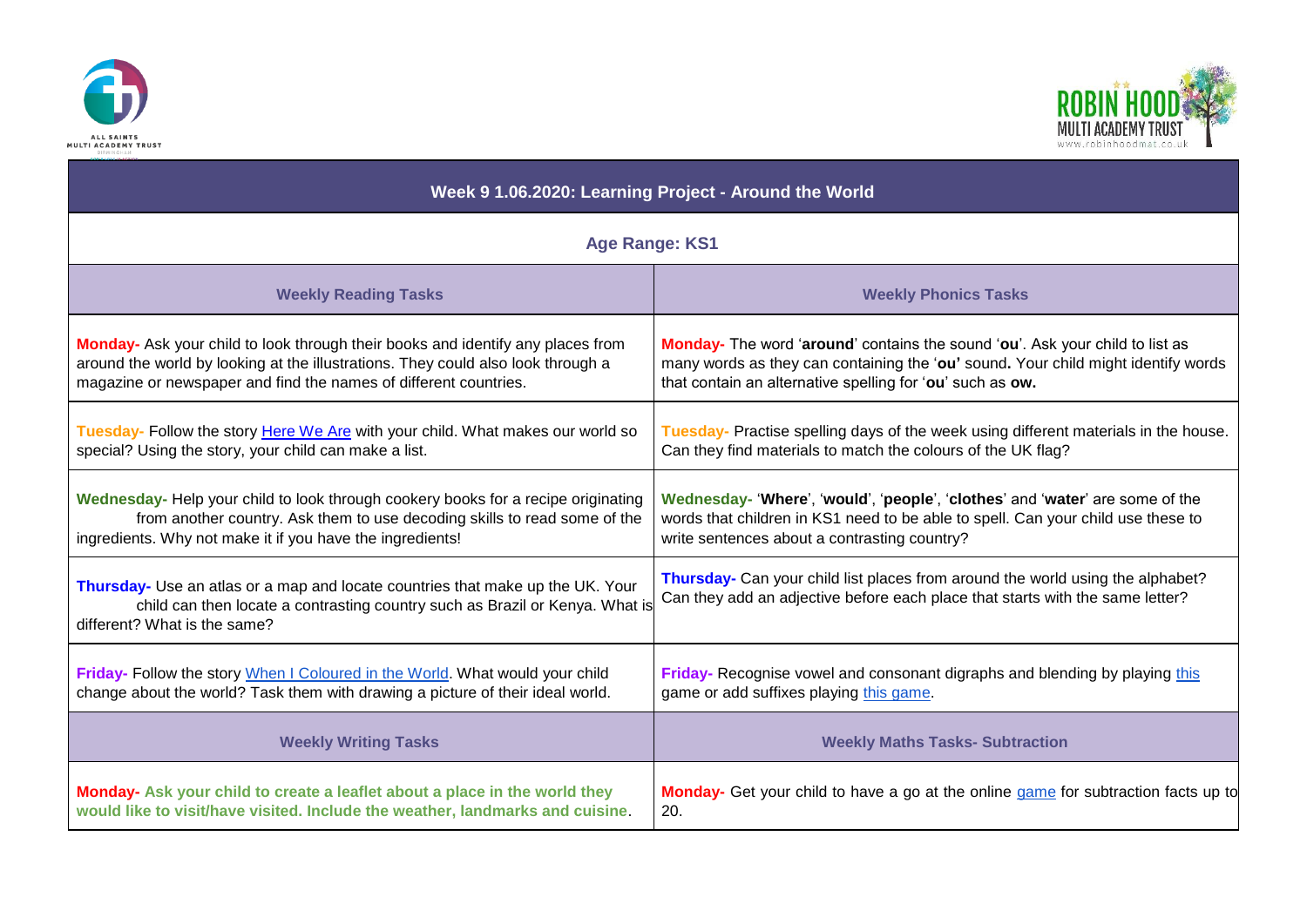| <b>Friday-</b> Visit the Literacy Shed for this wonderful resource on The Black Hat or                                                                   | Friday-Encourage your child to practise different ways to subtract by playing these                                                                                                                                              |
|----------------------------------------------------------------------------------------------------------------------------------------------------------|----------------------------------------------------------------------------------------------------------------------------------------------------------------------------------------------------------------------------------|
| your child could write their own version of When I Coloured in the World.                                                                                | different activities.                                                                                                                                                                                                            |
| Tuesday- Draw a picture of 10 different pieces of fruit or vegetables from around                                                                        | Tuesday- Give your child a number between 1 and 50 and ask them to list how                                                                                                                                                      |
| the world and label them using adjectives e.g. fresh, juicy pineapple.                                                                                   | many ways they could make the number using subtraction. Try 20 if this is too hard.                                                                                                                                              |
| Wednesday-. Your child could write a set of instructions for a meal they would love<br>to share with family and friends. They can use illustrations too. | Wednesday- Get your child to write a subtraction number bond to or within 10 -<br>e.g. $9 - 4 = 5$ or $7 - 2 = 5$ . Can they use these facts to find out the subtraction facts<br>up to 100? E.g. 90 - 40 = 50 and 70 - 20 = 50. |
| <b>Thursday-</b> Your child could write a letter to a friend or a family member who lives                                                                | Thursday (theme)- Look at flags from around the world either in books or on the                                                                                                                                                  |
| in a different part of the world - describe where they live and describe school.                                                                         | internet. Ask your child to list any shapes they see and name the properties of the                                                                                                                                              |
| Think of questions to ask about where they live and about their school.                                                                                  | shapes they find. Ask your child how many lines of symmetry the flag has.                                                                                                                                                        |

## **Learning Project - to be done throughout the week**

**The project this week aims to provide opportunities for your child to learn more about countries and cities around the world. Learning may focus on different cultures and traditions, famous landmarks, food and clothing.** 

- Flags- Look at [flags from around the world](https://www.worldometers.info/geography/flags-of-the-world/) with your child. Discuss which are your child's favourites and why? Ask your child to recreate their favourite; this could be through drawing, collaging etc. Can they place the flag on a map? There are some quizzes that your child can have a go at [her](https://www.educationquizzes.com/specialist/flags-of-the-world/) [e.](https://www.educationquizzes.com/specialist/flags-of-the-world/) Can they create their own quiz about the UK?
- **Dance Around the World-** Watch the following dances: [Diwali Stick Dance,](https://safeyoutube.net/w/HGi6) [Maypole Dancin](https://safeyoutube.net/w/qHi6) [g](https://safeyoutube.net/w/qHi6) and [Spanish Flamenco Dancin](https://safeyoutube.net/w/JHi6) [g.](https://safeyoutube.net/w/JHi6) Encourage your child to have a go at some of the moves used in these videos. Record the dances and ask your child to evaluate what they did well and what they could do even better when watching them back. Can your child recreate one of the costumes using items from their wardrobe? Perform the dance to a family member.
- Food Tasting Fun- Find some different fruits from around the world. This could include: mangos, kiwis, pineapples, bananas. Encourage your child to try them and have a discussion about which ones they liked and which ones they did not like. Cut the fruits open and task your child with sketching the inside of each fruit. Remind them to look closely at the patterns and shapes.
- Where in the World? Have a discussion with your child about your own family heritage. Discuss with them your traditions and where your family **originates from. This may be where you live now or it could be somewhere completely different. Ask your child to create a poster or PowerPoint all about their own family. Can they include a map identifying the country they're from?** Share these on Twitter at **[#TheLearningProjects,](https://twitter.com/hashtag/thelearningproject)** so children can compare families.